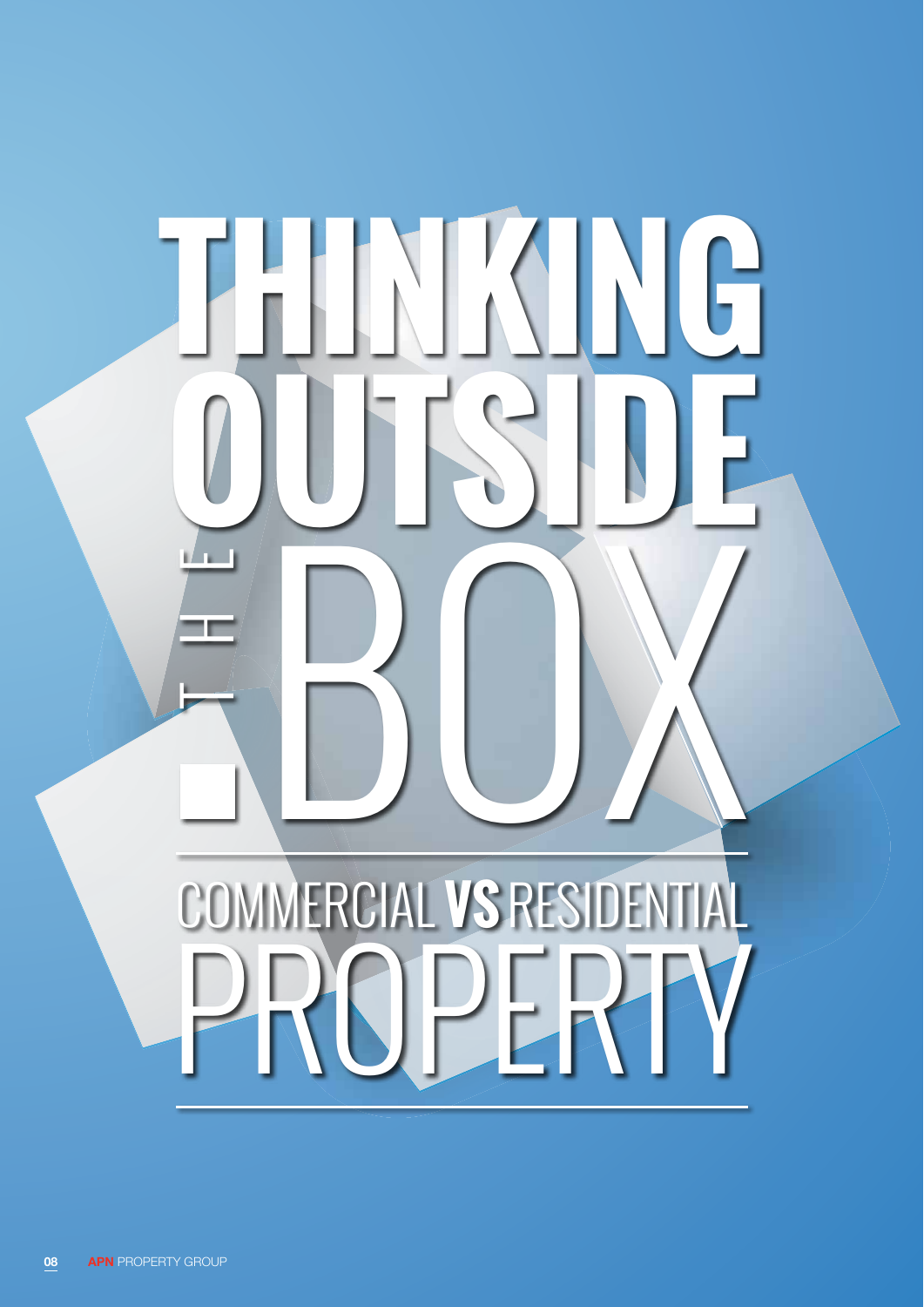**Commercial property in Australia is worth a staggering \$0.70 trillion (CoreLogic RP Data, December 2015). There are compelling reasons for investors to look beyond the residential home and broaden their investment portfolio to include commercial property.** 

*Residential property dominates the news and is a favourite topic of choice for Australians. Skyrocketing prices, social concerns regarding affordability, speculation of a looming bust, the twelfth series of "The Block"… you would be forgiven for thinking that the only type of property is "residential", but its better looking, stable cousin might be worth considering.* 

### Certain income vs uncertain growth

Whilst both types of property are founded on "bricks and mortar", the similarities largely end there. Commercial property is first and foremost considered a high yield, low growth investment. Residential property on the other hand is generally considered a low yielding and higher growth investment.

One of the most attractive features of residential investment property investing is the tax benefits gained due to negative gearing. However, the logic surrounding deliberately making a loss on your day-to-day cash flows in order to achieve a tax advantage is debatable. Investors should also be cognisant of the potential regulatory/policy risks concerning the future sustainability of negative gearing. Aside from the tax advantage, negative gearing increases an investor's reliance on the speculative capital gain component of the total return. This can be a risky strategy. The heavy reliance that residential property investors place on capital gain raises an interesting "income versus capital" debate.

Commercial property is an income investment, known for its higher yields and steadier long term capital growth. These high yields (which comprise the main component of the total return) are usually backed by commercial rent agreements which are generally locked in for multiple years. Most commercial leases have locked in rent reviews (generally meaning that the rent cannot drop) directly linked to CPI, fixed rates or market based reviews. These inbuilt reviews mean the relative benefit of property is even more pronounced in a period of elevated inflation and often referred to as "inflation proofing".

Conversely, residential property is generally considered a high growth and low yielding asset. "Punting" on potential growth returns from property is a strategy that has been proven over many years to be fraught with danger. The low initial yield that Australian residential property investors accept presumes an inversely high level of capital growth. Buy at the wrong time and your likely gain is even riskier.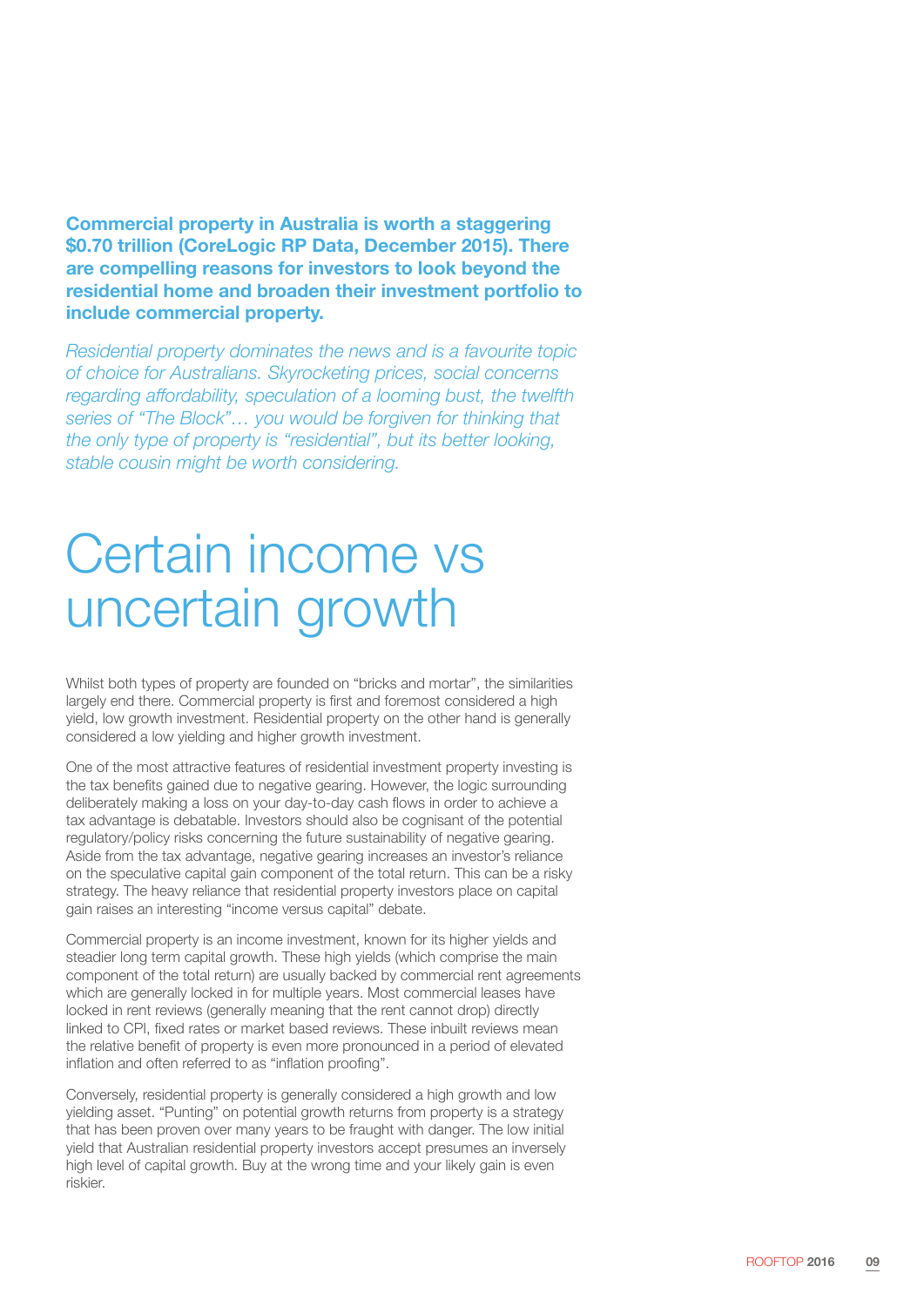|  | 西西<br>目 |
|--|---------|
|  | B       |
|  | ٩ñ      |
|  |         |
|  |         |
|  |         |

|                         | RESIDENTIAL PROPERTY                                                                                                                | <b>COMMERCIAL PROPERTY</b>                                                                                                                                                                                                                                                                                         |
|-------------------------|-------------------------------------------------------------------------------------------------------------------------------------|--------------------------------------------------------------------------------------------------------------------------------------------------------------------------------------------------------------------------------------------------------------------------------------------------------------------|
| Effective cash<br>vield | 2-4% pa <sup>1</sup>                                                                                                                | Around 5.5 - 8.5% pa <sup>2</sup>                                                                                                                                                                                                                                                                                  |
| Capital growth          | Highly variable.                                                                                                                    | Steady, low capital growth.                                                                                                                                                                                                                                                                                        |
| <b>Property types</b>   | $\blacktriangleright$ Houses<br>$\blacktriangleright$ Apartments<br>$\blacktriangleright$ Flats<br>$\blacktriangleright$ Townhouses | $\blacktriangleright$ Office<br>$\blacktriangleright$ Retail<br>$\blacktriangleright$ Industrial<br>$\blacktriangleright$ Healthcare<br>$\blacktriangleright$ Retirement living<br>$\blacktriangleright$ Leisure parks<br>$\blacktriangleright$ Hotels                                                             |
| Leases                  | Short term (typically one year).                                                                                                    | Long term (typically $5+$ years).                                                                                                                                                                                                                                                                                  |
| <b>Rental reviews</b>   | Upon lease renewal, determined by<br>local market conditions.                                                                       | Most lease contracts have locked in rent reviews directly linked<br>to fixed rates or CPI.                                                                                                                                                                                                                         |
| <b>Tenants</b>          | Individuals                                                                                                                         | Businesses, ASX listed corporations, multinationals and<br>government bodies.                                                                                                                                                                                                                                      |
| Legal<br>protection     | The Residential Tenancy Act tends<br>to favour the tenant.                                                                          | Balanced legislation between landlord and tenant. Commercial<br>tenancy agreements are dealt with as business contracts and<br>are negotiated at arm's length between the parties.                                                                                                                                 |
| <b>Property costs</b>   | The tenant is required to maintain<br>good order. Costs are largely borne<br>by the landlord.                                       | Most leases will provide for outgoings to be paid by the tenant<br>and typically include: council rates, water rates, land tax,<br>insurance, strata levies and property management fees.<br>Tenants are required to "make good" conditions factored into<br>the lease. Majority of costs are borne by the tenant. |

1 Core Logic RP Data Home Value Index. Effective cash yield takes into account deductions such as: agents fees, advertising, repairs and maintenance, vacancy on renewals, insurance, cleaning/damage.

2 APN forecasts February 2016.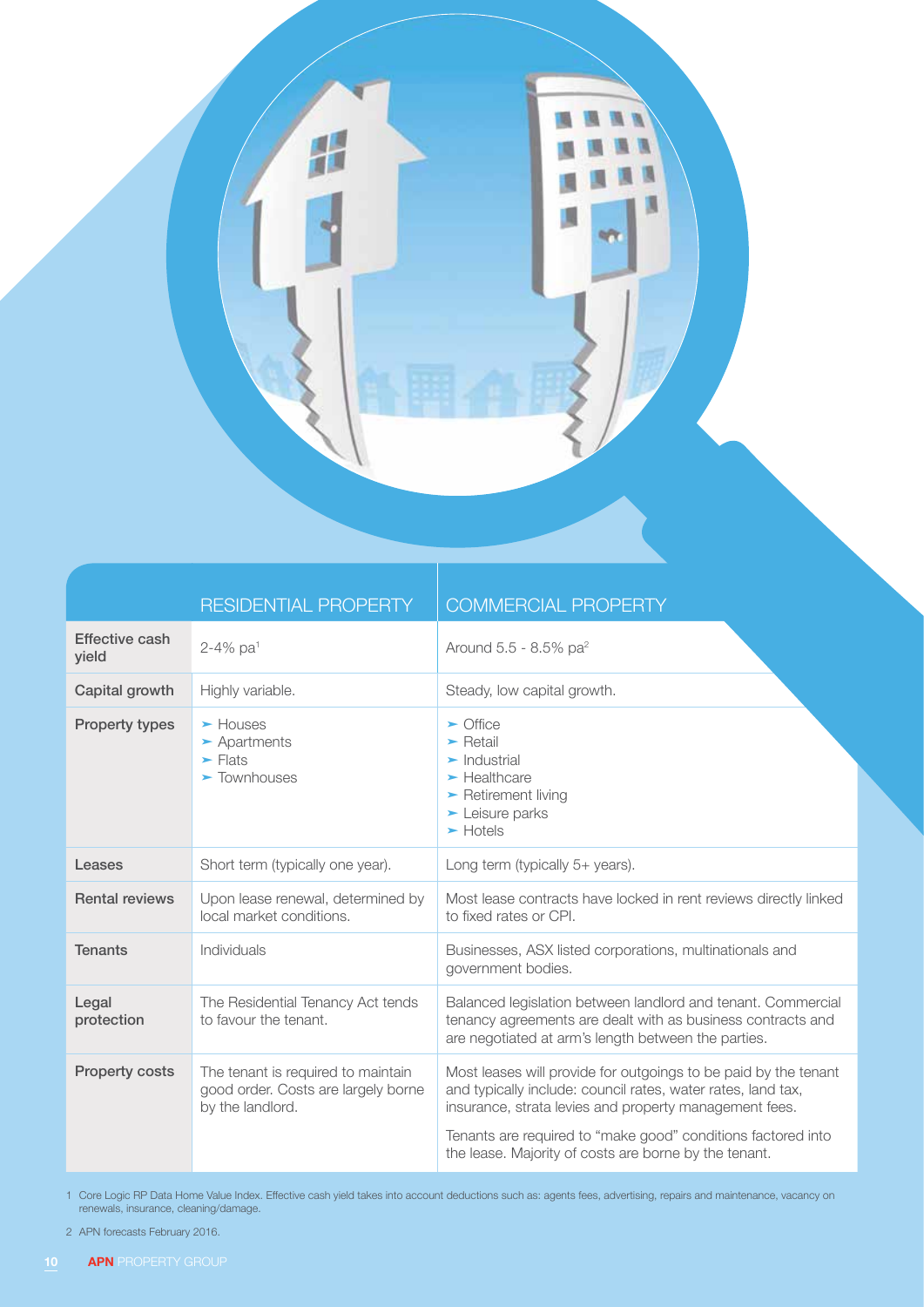# Residential property is looking expensive

Australian residential property is currently looking expensive with national market price levels having increased approximately 32% since bottoming in May 2012 (HIA, November 2015). Whilst we do not subscribe to the view that says residential property prices will fall, we caution that a protracted period of low growth could ensue.

Our view has been supported most recently by the behaviour of multiple market indicators which suggest a moderation in capital values from this sector. Residential price growth has historically been led by various indicators, the most predictive of which have generally included sales volumes, building approvals, auction clearance rates and mortgage rates. A recent analysis of the aforementioned indicators suggests the rate of residential price growth nationally is more than likely to slow from current levels to a rate of between 0-5% (Citi Research, November 2015).

# Commercial property is attractively priced

In contrast to the residential market, our valuation analysis confirms that AREITs are not overvalued and are in fact attractively priced. A key metric utilised in our AREIT valuation process includes analysis of a trust's Net Asset Value (NAV). This methodology essentially involves a mark-to-market assessment of the trust's net assets having consideration to the most recent drivers of value for the vehicle's physical real estate assets and associated intangibles. Our assessment of NAVs across the AREIT sector suggests the market is currently trading at a discount of around 5.2%<sup>3</sup>, suggesting material upside potential.

The historically low interest rate environment continues to support the stable high yield nature of AREITs and the sector's relative popularity with investors as the search for risk-adjusted yield continues. Low interest rates are a key driver of investor preparedness to bid up the market. Private clients who invest directly in the market compare the yield they can achieve in fixed interest investments (2.5%-3.0%) with the yield in AREITs (most currently yielding in the range of 5.5%- 8.5%). Institutional investors often utilise the 10 year bond as the risk free rate in the discounted cash flow valuation process. With the bond trading within the historically low band of 2.5-3.0% throughout 2015, it is little wonder that many valuations support the sector's current pricing.

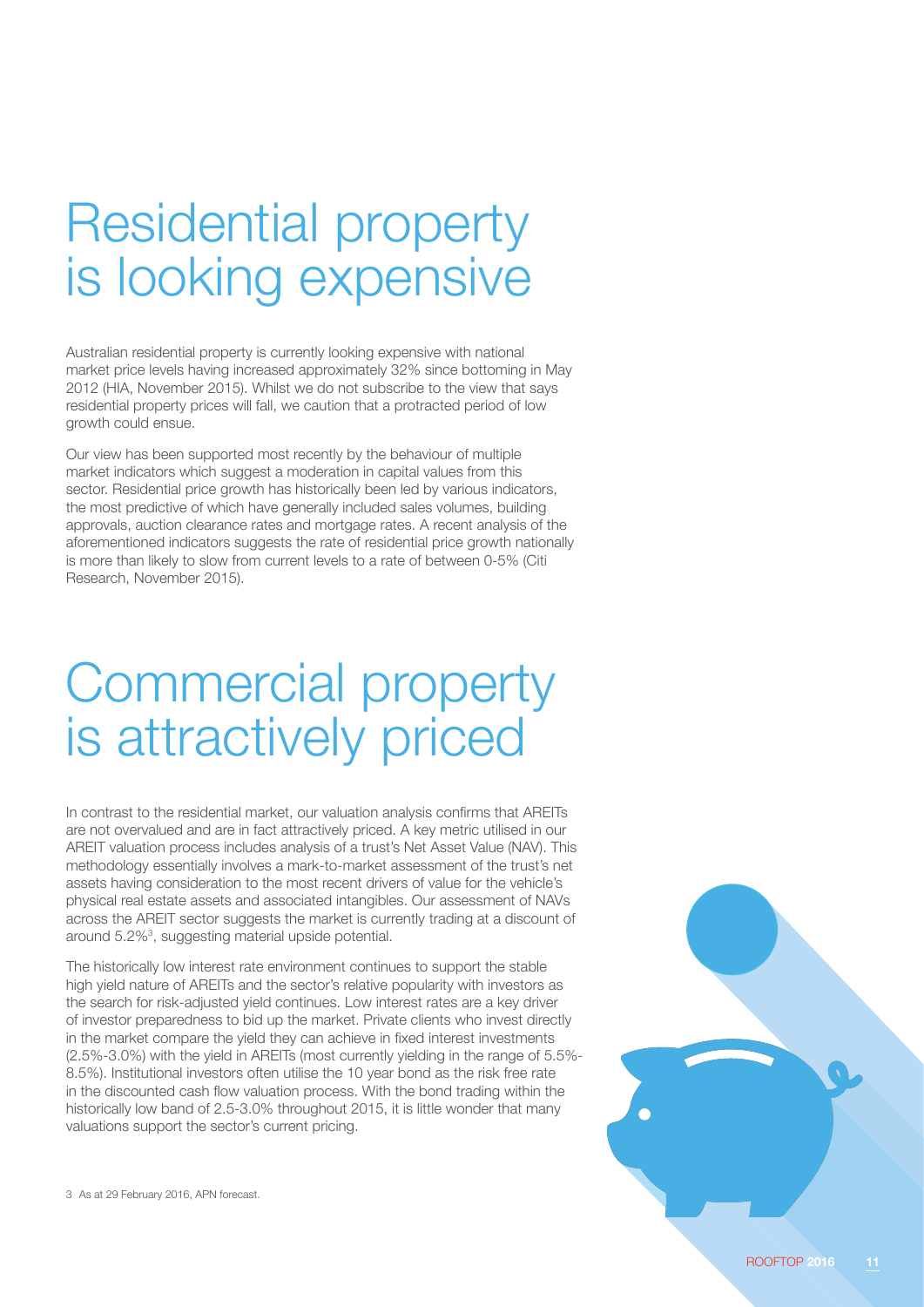# **Accessing** commercial property

In reality, very few investors have the financial capacity or specialist knowledge needed to acquire multi-million dollar property assets. Nor do most investors have the expertise or time required to intensely manage the property – such as completing capital improvements, rent review negotiations, tenant relations, repairs and maintenance, accounting, legal compliance and ultimately execute a disposal. All property assets need to be continuously and actively managed in order to maximise rental income and value.

### **Why AREITs?**



### Dedicated management and expertise

Managed by teams of dedicated professional investment managers who are highly skilled at managing property and property related investments, AREITs and property securities funds allow investors to purchase an interest in a diversified and professionally managed portfolio of real estate. Investors have comfort from the knowledge that their investment is being managed by full-time property specialists whose sole job is to maximise the return on your investment (both in terms of rental income and capital appreciation).

Residential investment property owners often engage the services of a real estate agent to assist with the buying/selling and management of residential property, however, considerable commitment and time is required to successfully manage a property – dwellings flood, walls and foundations crack and there's no guarantee that tenants will reliably pay rent or treat the property with respect. These issues are ultimately the owner's responsibility.

#### **Liquidity** 2

REITs or liquid property securities funds offer the benefit of liquidity and the ability to increase an investment even in very small parcels (typically the minimum additional investment size or regular investment plans are \$500-\$1,000). By comparison, you can't sell a bedroom in a residential investment property, nor can you purchase a kitchen. An investment in residential property is lumpy. It's all or nothing.



The risk of "putting all your eggs in one basket" by buying a single asset is significant. The concentration risk that exists with a single residential investment (one asset, one tenant, one location) compares unfavourably with the diversification benefits of a well-managed real estate securities fund. Multiple REITs holding numerous assets, in varied locations, each with a multitude of tenants obviously offers far superior diversification.



The income security due to the quality of commercial property tenants provides additional comfort for landlords (and investors). Tenants of REITs are normally very strong businesses, supporting their ability to pay the rent and often include ASX 100 listed companies, multinational corporations and Government bodies.